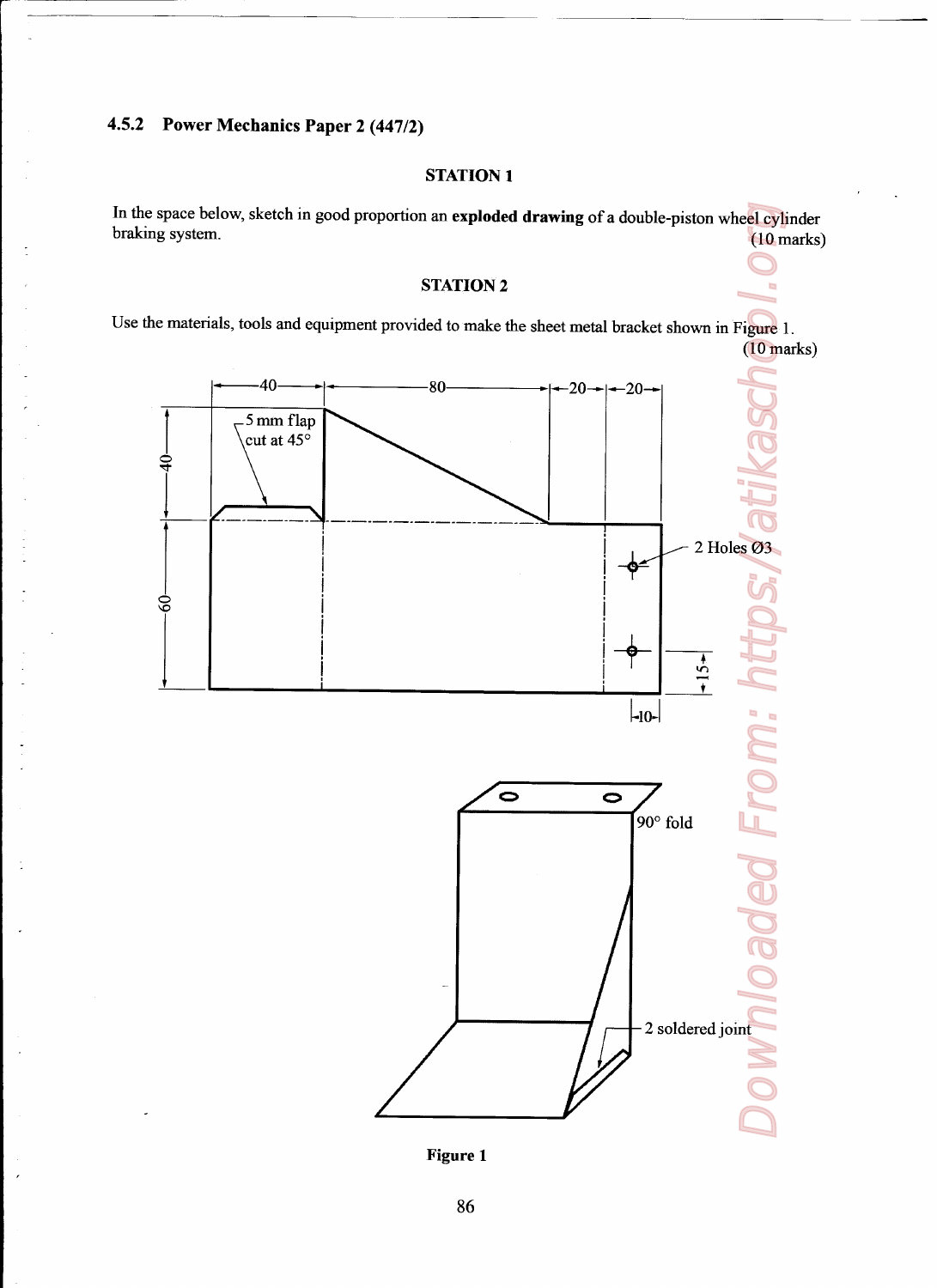### STATION 3

|                               |                                            | <b>STATION 3</b>                                                                                                                              |                |                      |
|-------------------------------|--------------------------------------------|-----------------------------------------------------------------------------------------------------------------------------------------------|----------------|----------------------|
|                               |                                            | Identify the items labelled A to E. For each item, state the material it is made up of, and state its use in                                  |                |                      |
|                               | a motor vehicle. Complete the table below. |                                                                                                                                               |                | $(10 \text{ marks})$ |
| <b>PART</b>                   | <b>NAME</b>                                | <b>VEHICLE SYSTEM</b>                                                                                                                         | <b>PURPOSE</b> |                      |
| A                             |                                            |                                                                                                                                               |                |                      |
| $\bf{B}$                      |                                            |                                                                                                                                               |                |                      |
| C                             |                                            |                                                                                                                                               |                |                      |
| D                             |                                            |                                                                                                                                               |                |                      |
| E                             |                                            |                                                                                                                                               |                |                      |
|                               |                                            |                                                                                                                                               |                |                      |
|                               | appropriate conclusion in each case:       | <b>STATION 4</b><br>Using the multimeter and the ignition coil provided, perform the following tasks and make the                             |                |                      |
| (i)                           |                                            | Measure and record the resistance of the primary and secondary winding.                                                                       |                |                      |
| (ii)                          | Test the coil for ground.                  |                                                                                                                                               |                |                      |
|                               | Complete the table below.                  |                                                                                                                                               |                | $(10 \text{ marks})$ |
| Measurement/Test              |                                            | Reading $(\Omega)$                                                                                                                            | Conclusion     |                      |
|                               | <b>Primary Winding Resistance</b>          |                                                                                                                                               |                |                      |
|                               | <b>Secondary Winding Resistance</b>        |                                                                                                                                               |                |                      |
| <b>Coil Ground Resistance</b> |                                            |                                                                                                                                               |                |                      |
|                               |                                            | <b>STATION 5</b>                                                                                                                              |                |                      |
| (i)                           |                                            | Using the materials, components and tools provided, perform the following tasks:<br>Inspect the horn and comment on its mechanical condition. |                | $(1$ mark)           |
| (ii)                          |                                            | Connect the horn circuit. Let the examiner see your work.                                                                                     |                | $(7$ marks)          |

## STATION <sup>4</sup>

the contract of the contract of the contract of the contract of the contract of

| Measurement/Test                    | Reading $(\Omega)$ | Conclusion |
|-------------------------------------|--------------------|------------|
| <b>Primary Winding Resistance</b>   |                    |            |
| <b>Secondary Winding Resistance</b> |                    |            |
| Coil Ground Resistance              |                    |            |

### STATION 5

- (i) Inspect the horn and comment on its mechanical condition. (1 mark)
- (ii) Connect the horn circuit. Let the examiner see your work. (7 marks)
- (iii) Adjust the sound to attain a smooth medium hooting.  $(2 \text{ marks})$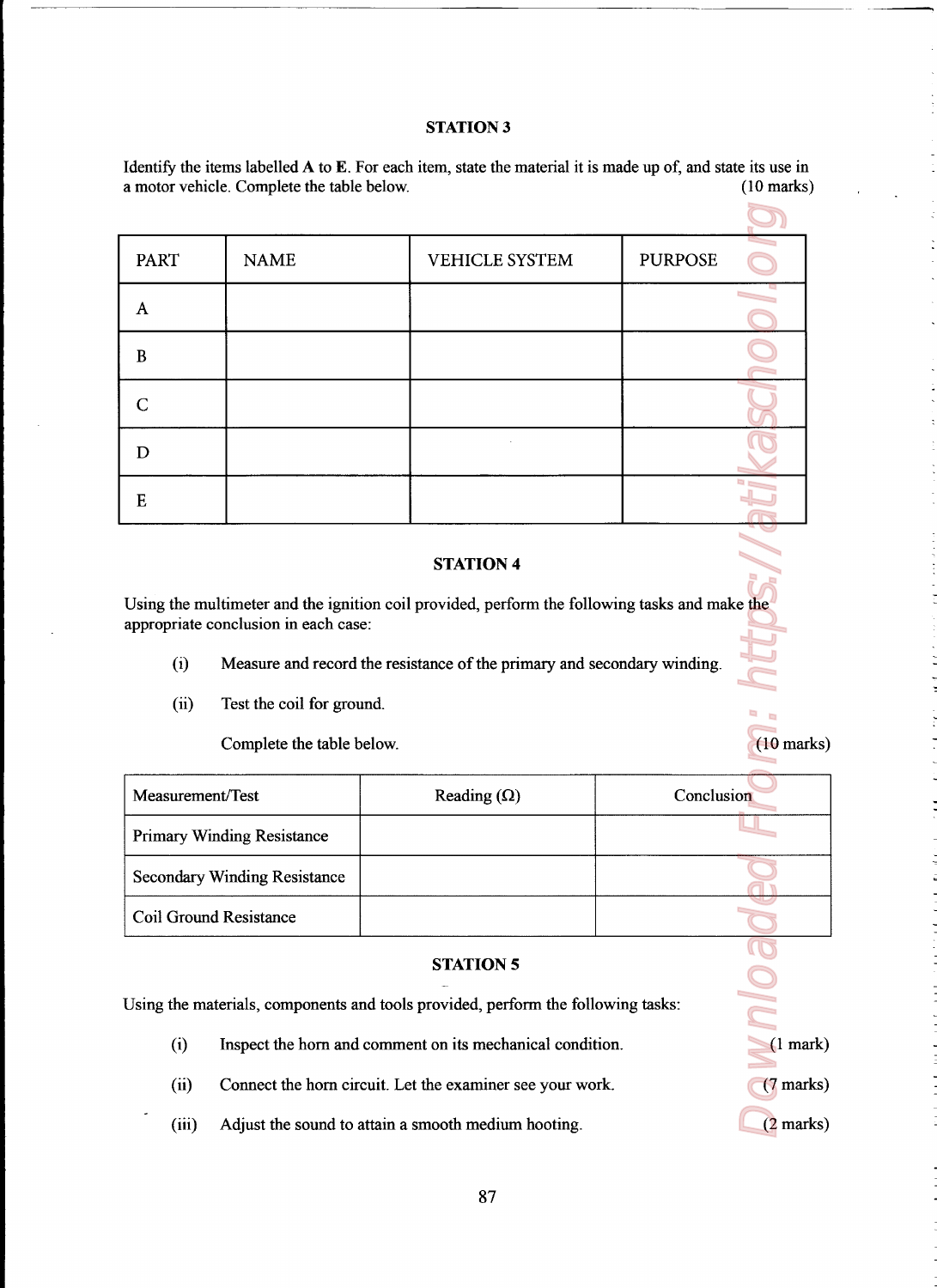# STATION 6

Identify the vehicle parts labelled **F**, **G**, **H**, **I** and **J**. For each part, state the vehicle system it belongs to, identify **one** defect and **one** possible effect to the vehicle operation. Record your answers in the ta **STATION 6**<br> **STATION 6**<br> **Identify the vehicle parts labelled F, G, H, I and J. For each part, state the vehicle system it belongs to<br>
identify one defect and one possible effect to the vehicle operation. Record your ans** peration. Record your answers in the table below. The contraction of the contraction of the contraction of the contraction of the contraction of the control of the control of the control of the control of the control of the control of the control of the control of

|                                       |                                                                    | <b>STATION 6</b>                                                                                                                                                                                                       |               |                                 |
|---------------------------------------|--------------------------------------------------------------------|------------------------------------------------------------------------------------------------------------------------------------------------------------------------------------------------------------------------|---------------|---------------------------------|
| below.                                |                                                                    | Identify the vehicle parts labelled F, G, H, I and J. For each part, state the vehicle system it belongs to,<br>identify one defect and one possible effect to the vehicle operation. Record your answers in the table |               | $(10 \text{ marks})$            |
| <b>PART</b>                           | <b>NAME</b>                                                        | <b>VEHICLE</b><br><b>SYSTEM</b>                                                                                                                                                                                        | <b>DEFECT</b> | <b>EFFECT</b>                   |
| $\mathbf F$                           |                                                                    |                                                                                                                                                                                                                        |               |                                 |
|                                       |                                                                    |                                                                                                                                                                                                                        |               |                                 |
| $\bf G$                               |                                                                    |                                                                                                                                                                                                                        |               |                                 |
|                                       |                                                                    |                                                                                                                                                                                                                        |               |                                 |
|                                       |                                                                    |                                                                                                                                                                                                                        |               |                                 |
|                                       |                                                                    |                                                                                                                                                                                                                        |               | e<br>$\hfill \Box$<br>$\bullet$ |
|                                       |                                                                    |                                                                                                                                                                                                                        |               |                                 |
| $\mathbf H$<br>$\mathbf I$<br>$\bf J$ |                                                                    |                                                                                                                                                                                                                        |               |                                 |
|                                       |                                                                    |                                                                                                                                                                                                                        |               |                                 |
|                                       |                                                                    | <b>STATION 7</b>                                                                                                                                                                                                       |               |                                 |
| (i)                                   | On the single cylinder engine provided:<br>Service the air cleaner |                                                                                                                                                                                                                        |               | $(4$ marks)                     |